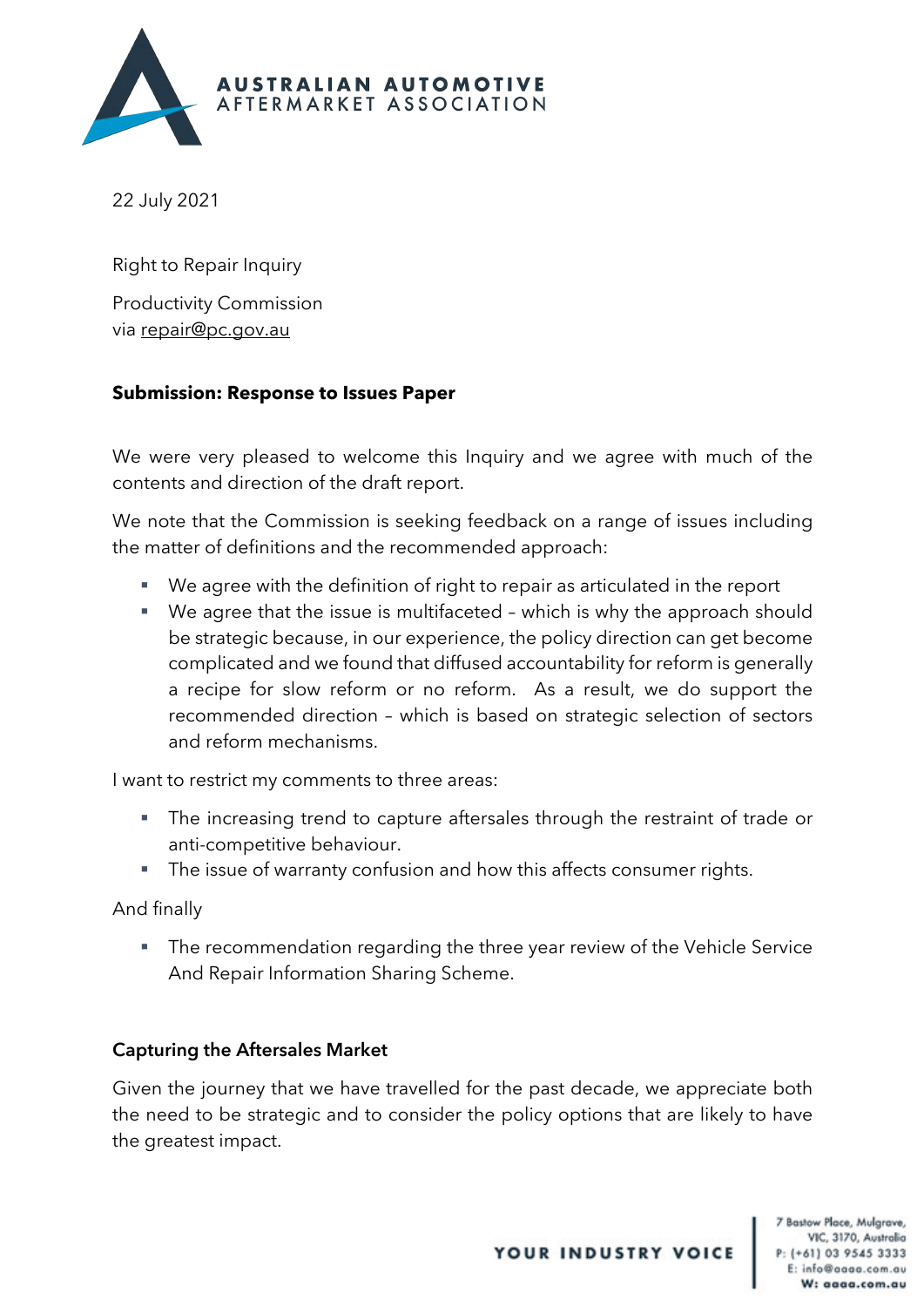What is important is that this Productivity Commission inquiry and the Motor Vehicle Information Sharing Scheme that passed into law last month, are an encouraging sign regarding what should be considered to be appropriate business models for producing and selling goods and services. These recent developments are an important signal that the community has a considerably reduced tolerance for the cross subsidisation of the primary market with a secondary or aftersales market in a manner that is less than transparent to the consumer and results in less competition for aftermarket services.

The draft report refers to this model and notes for example that it could be an unintended consequence that the cost of new cars increases as the competition for service and repair is enhanced due to open competition created by legislated information sharing.

We certainly heard this argument many times throughout the long campaign for information sharing in our industry, but we argued at the time, and we still do today, that this is not a business model that is transparent to consumers. It does not allow consumers to make informed choices. Should the price of new vehicles be subsidised by the owners of older vehicles? There are nearly 20 million passenger vehicles in the national fleet (the average age of the Australian fleet is over 10 years) and the owners of these older vehicles should not necessarily be subsidising the sale of new cars through reduced competition for repair and service.

Our point here is that this draft report should serve to inform the Australian business community that the time is coming for transparency and open and fair competition and these future models should not assume that it is a reasonable business model to pursue artificial (or anti-competitive) capturing of the aftermarket.

Capturing a customers' loyalty should be achieved through good customer service, competitive pricing and value adding – not restricting trade through secrets and technological protection measures. Fair and open competition leads to price competition, service innovation and improved productivity. All optimum economic outcomes that we frequently referenced throughout our long campaign for a mandatory data sharing Law.

## **Warranties**

 ability to exercise their rights in relation to their statutory guarantee: Lack of The Draft Report notes that consumers are offered some protections because consumer law provides some rights to repair – but two issues affect a consumer's knowledge/awareness of statutory guarantees and the unequal power relationship between car owners and large multinational car companies.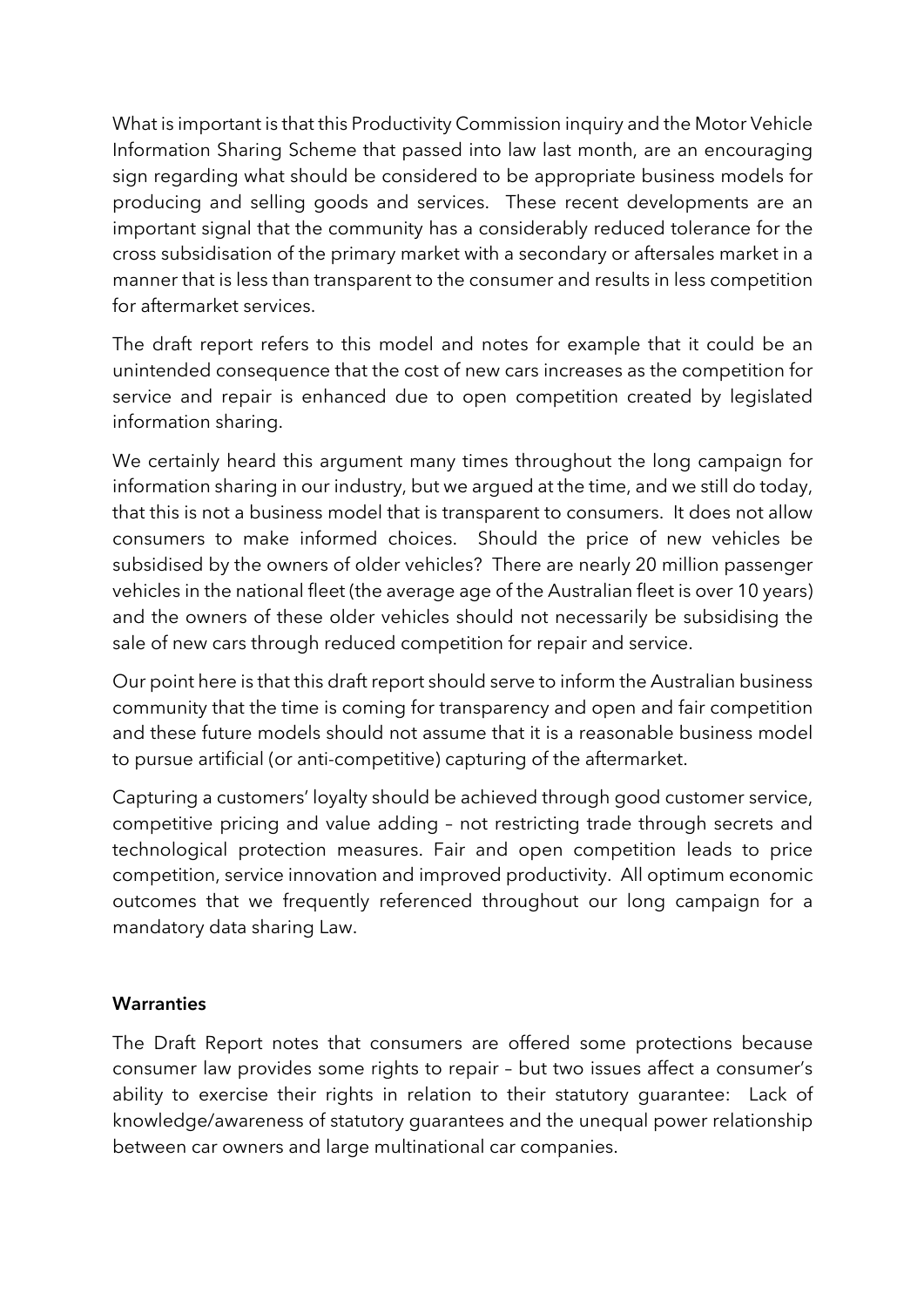It is noted that accessing consumer guarantees is often a struggle and we would totally agree – in fact, what is often not acknowledged for vehicles owners is the mental and physical health affects when a conflict arises. We provide a free legal hotline to support consumers seeking warranty repairs that encounter difficulties with the car manufacturer or dealership – this service is provided for the customers of our members. A car is a large financial purchase, and it is integral to the way of life for most households – the shock and fear of a large repair bill and the conflict ridden negotiation regarding what is a warranty claim and what is covered as part of a consumers statutory guarantee can often we confusing and overwhelming.

focus on these words. We totally agree - the term '**may void**' your warranty must repairers. A consumers' ACL Statutory Guarantee rights should be highlighted in We provide this service to customers as a part of our consumer awareness efforts<sup>1</sup>. Many studies have revealed that consumers are often of the view that using an independent repairer will void their warranty and we absolutely welcome your not be tolerated. Neither should any material that contains misleading advice regarding warranties and statutory guarantees including the wording in the vehicle logbook that often contains highly misleading information regarding 'authorised' any material provided at the point of sale – and the term 'may void' should be removed. It is misleading and it adds a considerable level of fear and doubt.

## Motor Vehicle Service and Repair Information Sharing Scheme 2021

The Motor Vehicle Service and Repair Information Sharing Scheme 2021 amends the Competition and Consumer Act 2010 to establish a scheme that mandates that service and repair information provided to car dealership networks and manufacturer preferred repairers be made available to independent repairers and registered training organisations to purchase at a fair market price.

We note the references to our legislation and the recommendation that the law is evaluated after three years and that alarmingly, this recommendation includes a final comment that the evaluation should include consideration of whether the law should continue.

After over 10 years of campaigning for this law, the fact that you would suggest that after three years the law could potentially be abandoned is alarming and importantly, the draft report provides no evidence that any legal or regulatory

 <sup>1</sup> During the Public Hearings on Tuesday 20 July 2021, the Productivity Commission expressed interest in receiving additional information on this service. Our service is provided by our partner: to provide this additional information on 26 July 2021. Industry Legal Group and ILG are currently compiling this data as requested. We expect to be able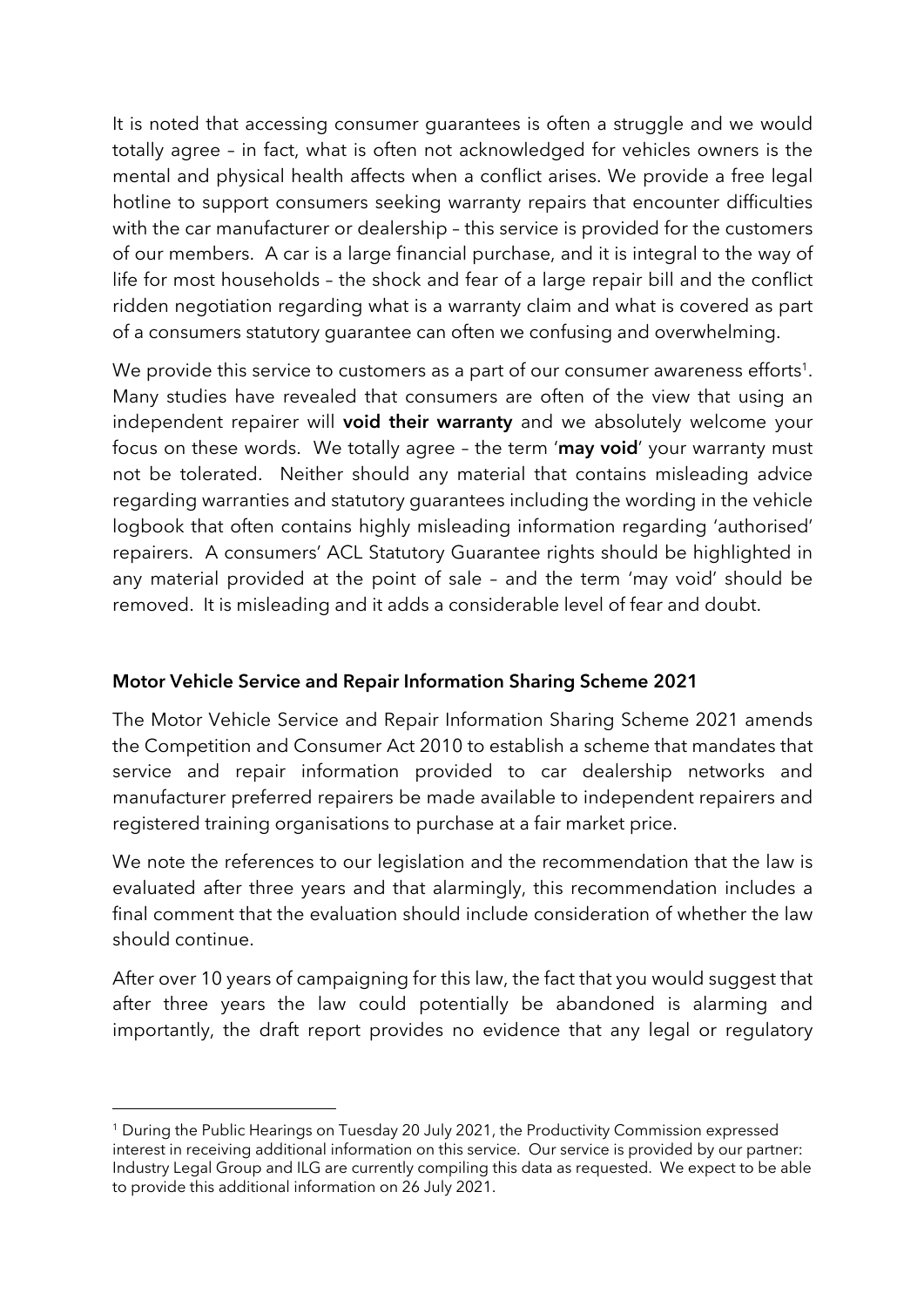framework has been made redundant in a three year period – in fact Europe and the USA are moving in the opposition direction – greater coverage not less.

The European Block Exemption 2002 and the American 2012 Massachusetts Law have not been deemed to be no longer necessary and our experience of the failed voluntary agreement in 2014 certainly enforced our resolve that nothing happens on a voluntary basis. These large multinational corporations are seeking downstream market share, and they will do this in whatever way they can. Without legal barriers there are no boundaries to their drive to capture the consumer for all aftermarket parts and service.

Our view is that for balance, this recommendation should canvas both options: the likelihood of non-continuance and the **prospect of strengthening and expanding** the Scheme.

DRAFT RECOMMENDATION 4.1 EVALUATE MOTOR VEHICLE INFORMATION SHARING SCHEME

 The Australian Government should evaluate the Motor Vehicle Service and Repair Information Sharing Scheme that is designed to improve access to repair information, once it has been in operation for three years.

 The evaluation should focus on compliance with the scheme, the costs imposed on manufacturers, the benefits to independent repairers and consumers, and any implementation issues that require changes or extensions and additions to the Scheme, including consideration of whether the scheme should continue.

It is good practice to review all regulatory instruments – but we would not like to see the Australian government provide a signal to the foreign car makers that we may seek to abandon this important reform after only three years of operating a fair and open market for vehicle aftersales and repairs.

 approach as a potential game changing regulatory instrument. We would ask that The only concluding remark that I would wish to add relates to the proposal for a super-complaint mechanism. We certainly support this option and agree with this consideration be given to not-for-profit industry associations being added to the group that can potentially raise a super complaint:

their claims, and enabling designated consumer groups to lodge 'super complaints' about – providing regulators with alternative dispute resolution processes to assist consumers to resolve consumer guarantees, with these fast tracked by the ACCC.

As you are aware, small business is captured in the definition of 'consumer' under the ACL, and we would certainly value an opportunity to lodge 'super complaints' on behalf of our small business members.